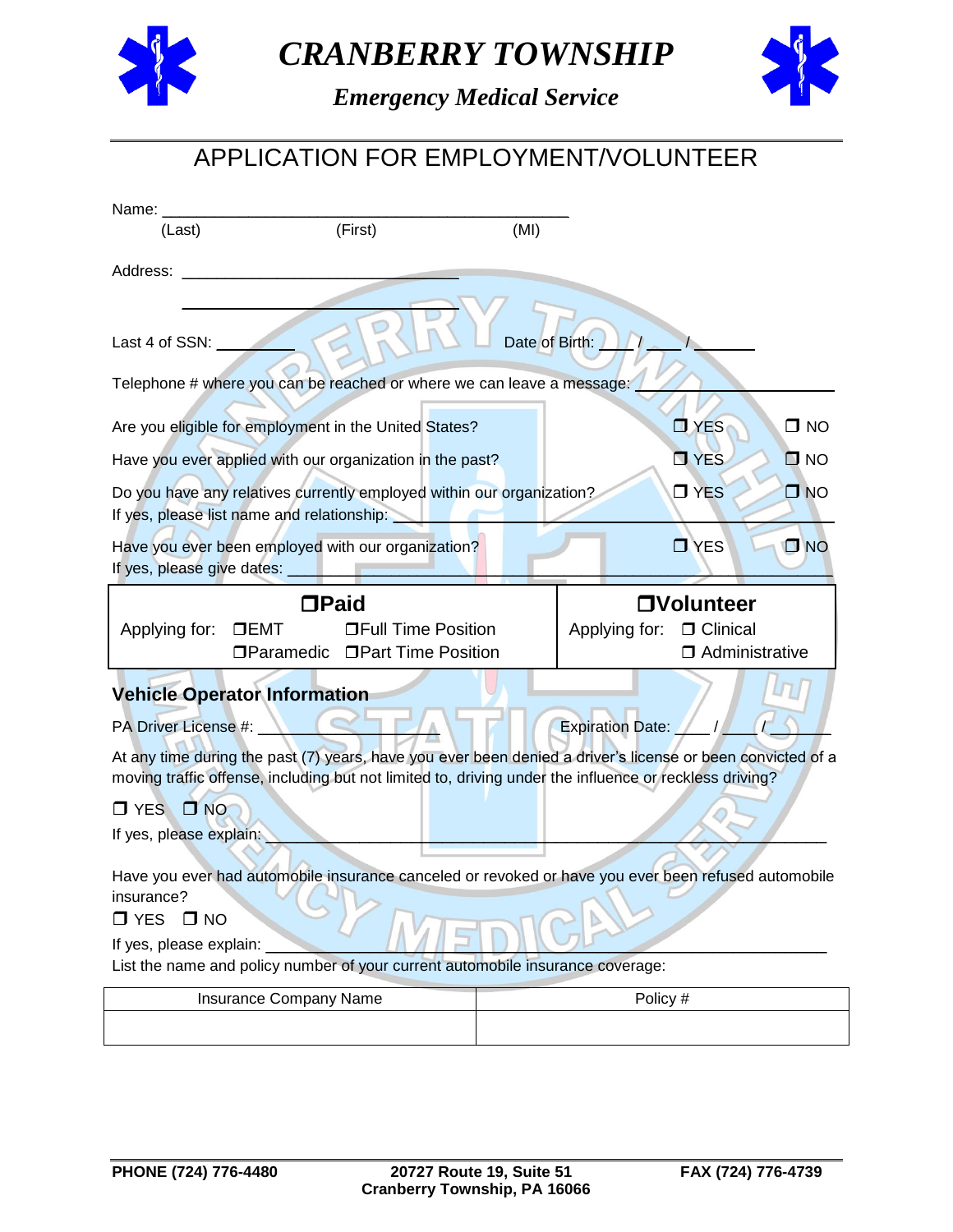

*CRANBERRY TOWNSHIP*

*Emergency Medical Service*



#### **Civil/Criminal History**

| <b>Educational History:</b>                                                                               |              |
|-----------------------------------------------------------------------------------------------------------|--------------|
| If yes to any, please explain:                                                                            |              |
| Have you ever been convicted of domestic violence?<br>$\blacksquare$ YES                                  | $\square$ NO |
| $\Box$ YES<br>Have you ever been fingerprinted for any reason?                                            | $\square$ NO |
| Have you ever been convicted of or pled guilty or no contest to a felony<br>$\Box$ YES<br>or misdemeanor? | $\square$ NO |
| $\Box$ YES<br>Have you ever been arrested or detained by law enforcement personnel?                       | $\square$ NO |

|                                  | <b>School Name</b> | Dates Attended | Graduated? |
|----------------------------------|--------------------|----------------|------------|
| <b>High School</b>               |                    |                |            |
| College                          |                    |                |            |
| Technical                        |                    |                |            |
| Other                            |                    |                |            |
| Other                            |                    |                |            |
| <b>Training / Certification:</b> |                    |                |            |

### **Training / Certification:**

|                        | ID# | <b>Class Location</b> | <b>Expiration Date</b> |
|------------------------|-----|-----------------------|------------------------|
| <b>EMT-Basic</b>       |     |                       |                        |
| <b>EMT-Paramedic</b>   |     |                       |                        |
| <b>PHRN</b>            |     |                       |                        |
| <b>CPR</b>             |     |                       |                        |
| <b>ACLS</b>            |     |                       |                        |
| <b>PALS</b>            |     |                       |                        |
| <b>BTLS/ITLS/PHTLS</b> |     |                       |                        |
| <b>EVOC</b>            |     |                       |                        |
| Other                  |     |                       |                        |
|                        |     |                       |                        |

#### **Employment History:**

| Name of Employer | Phone # of Supervisor | Dates Employed | <b>Reason for Leaving</b> |
|------------------|-----------------------|----------------|---------------------------|
|                  |                       |                |                           |
|                  |                       |                |                           |
|                  |                       |                |                           |
|                  |                       |                |                           |